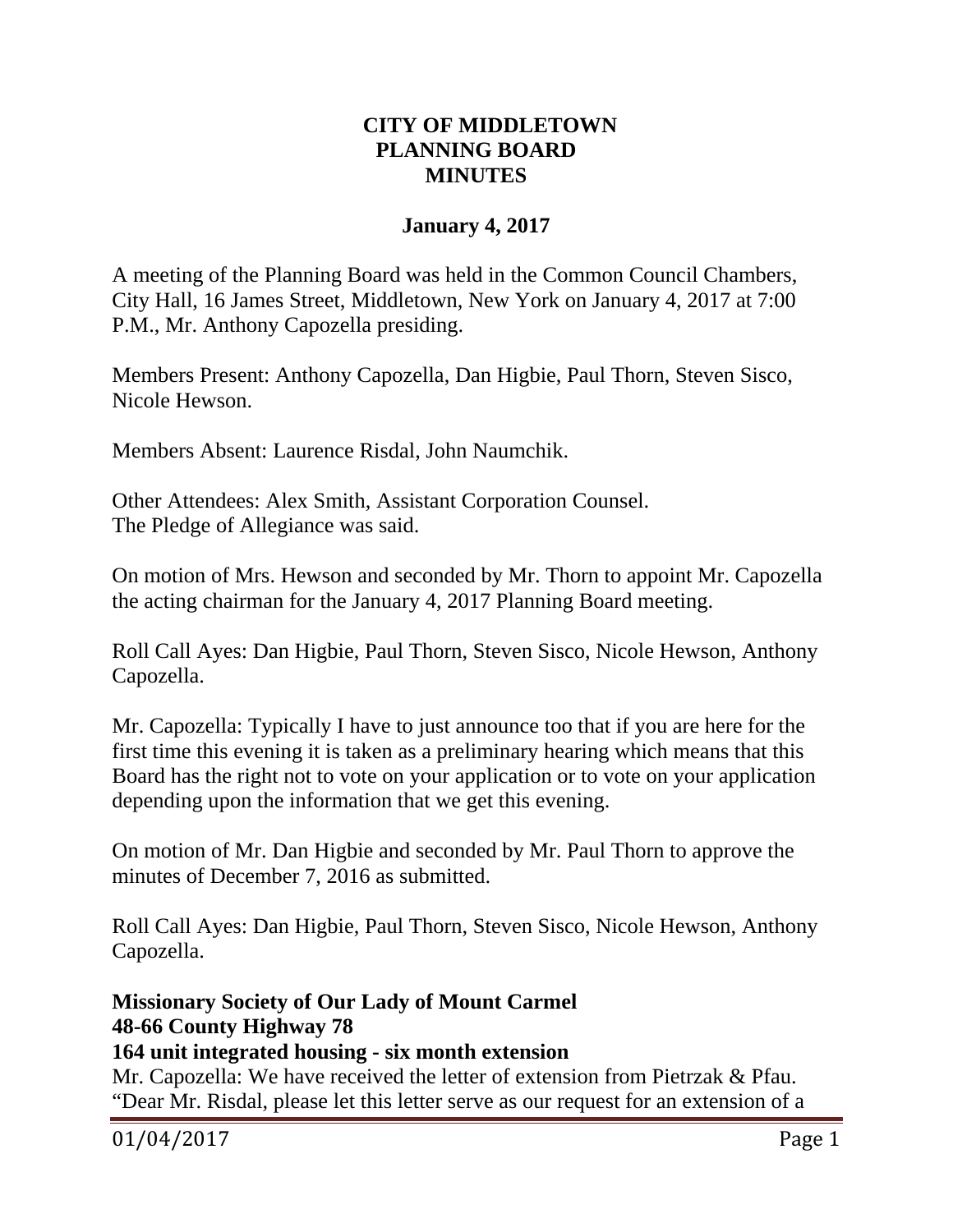special use and site plan approval. The project has completed a full application to the State of New York for project funding. This application is currently being reviewed and we anticipate funding in the very near future. We anticipate obtaining a building permit to start construction on or around March 1, 2017. Tree clearing on-site is anticipated to start this week. Please place this item on tonight's Planning Board agenda for the extension. Should you have any questions or require anything further please do not hesitate to contact our office. Very truly yours, Pietrzak & Pfau." This is simply just to extend the time for their budgeting.

On motion of Mr. Dan Higbie and seconded by Mr. Steve Sisco to approve the request of Missionary Society of Our Lady of Mount Carmel for six month extension.

Roll Call Ayes: Dan Higbie, Paul Thorn, Steven Sisco, Anthony Capozella.

Abstain: Nicole Hewson.

### **Erqian Na, Hongwei Wu, Jianhong Xiong 65-67 Wickham Avenue Real estate office on the 1st floor and one-family residential on the second floor**

#### *Handed in mailing.*

Mr. Capozella: Please step forward ladies. How are you doing this evening?

Mrs. Xiong: Good, thank you.

Mr. Capozella: Do you want to just briefly explain what you are doing this time?

Mrs. Xiong: Yes, sure. We have decided to use the first floor as a real estate office. One of us is a real estate broker so what we need to do just to establish some sort of business up there.

Mr. Capozella: Pull that mike a little closer to yourself please. Thank you.

Mrs. Xiong: Basically the room actually we don't need to do any alterations right now. If we are to set up the business over there it's just the furnishing.

Mr. Smith: Now, on the first floor that's where the office is gonna be, correct?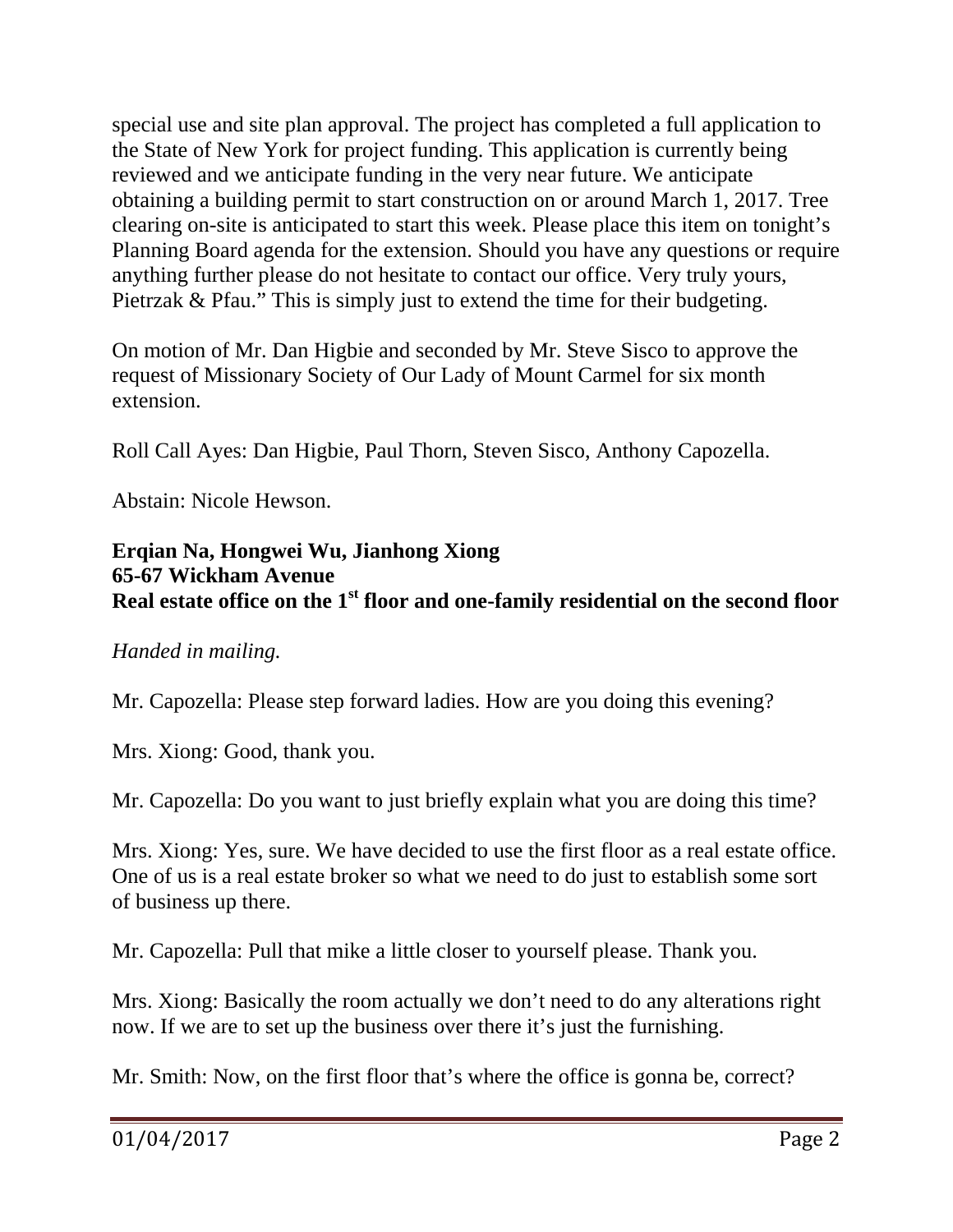Mr. Higbie: Right, that's what it says in the… I was going to ask… I was going to get into that too. Yes, real estate office on the first floor and…

Mr. Smith: The question I think we are having is that some of the first floor looks like it's going to be used for residential – you've got a dining room, a family room and a living room.

Mrs. Xiong: No, that's not true. That's the existing. That's the original plan.

Mr. Smith: That's the existing? That's not the plan.

Mrs. Xiong: No, our new plan is to make some changes.

Mr. Smith: So the new plan is…

Mrs. Xiong: Conference room, office.

Mr. Smith: So you took out a family and the… all right. And then on the second floor you are proposing an apartment. Where is the kitchen and bathroom facilities on the second floor?

Mr. Higbie: Bathroom is there.

Mrs. Xiong: Second floor already has 3 bathrooms, full bathrooms and the kitchen will be on the first floor. So, yes...

Mr. Smith: How is that? I thought you removed the kitchen from the first floor.

Mrs. Xiong: No, the kitchen is still there.

Mrs. Na: We don't need to do any alterations.

Mr. Smith Where is the kitchen on the first floor?

Mrs. Na: Back.

Mrs. Xiong: In the rear and there are three entrances, separate entrances on the first floor from outside. And also there are two stairways from the back – from the kitchen and also from the side entrance.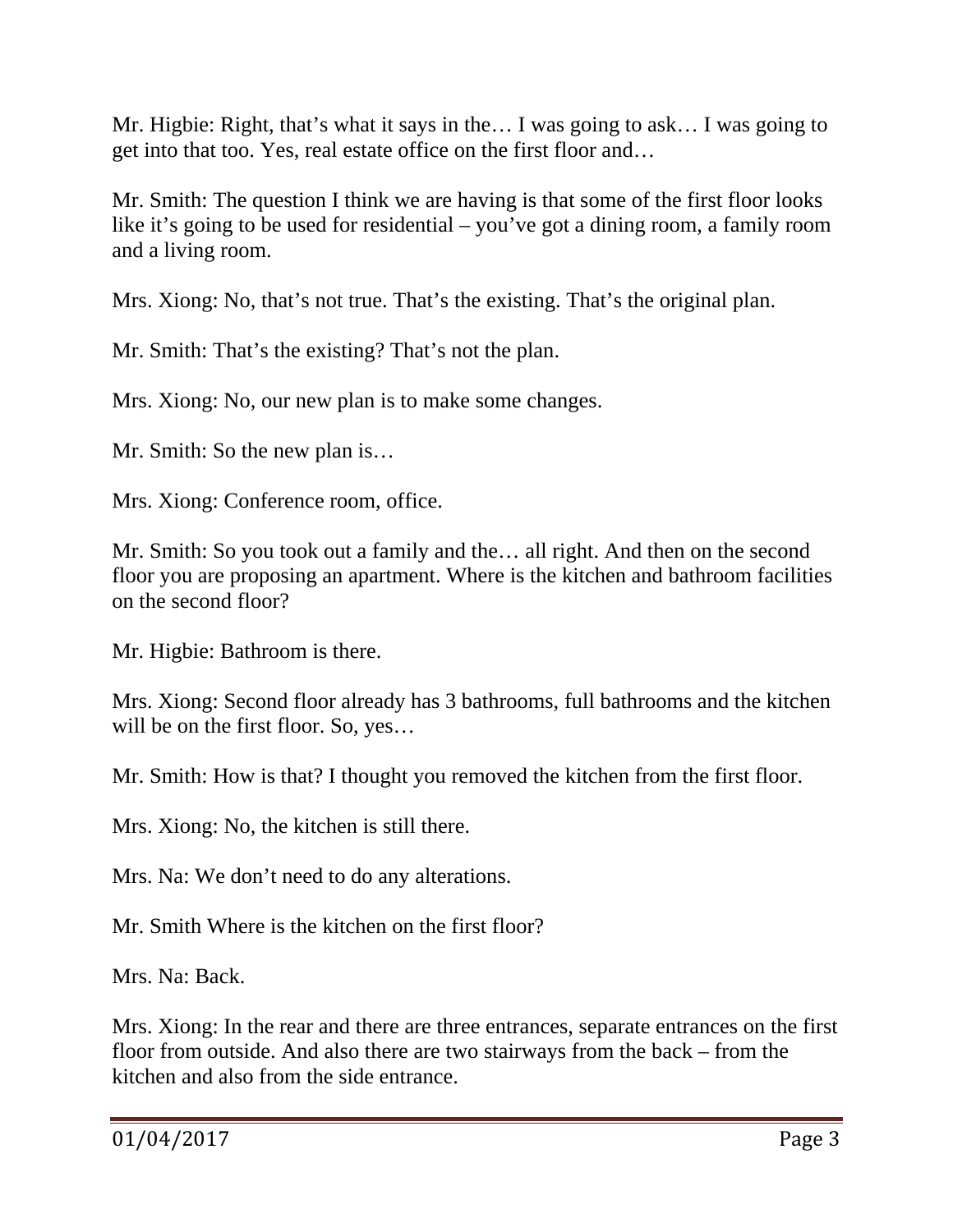Mr. Smith: Well, is there an inside… The people are gonna be living on the second floor. Can they access the kitchen from the inside of the building or they have to go outside?

Mrs. Na: Inside. They have the stairs.

Mr. Smith: Direct to the kitchen?

Mrs. Na: Yes.

Mr. Thorn: Is the kitchen separated from what would be the office?

Mrs. Xiong: Right now we don't have any walls to separate it but we can close one door.

Mr. Smith: How are people who are going to be in the office, either as employees or customers or clients, gonna access the bathroom?

Mrs. Xiong: Yes… So from the breakroom we may need to open the door to the bathroom. But right now we don't intend to open the business like immediately. She's the one who's going be using the office.

Mr. Smith: See I don't know that the State Code allows this on the second floor the way you had it with no kitchen an no living room. Unfortunately Walter is not here. He's not coming in Martina?

Clerk: No, he is sick.

Mr. Smith: I mean we gonna have to get… make sure the building inspector is gonna approve of this before we can really act on it. Do you understand what I'm saying? I just don't know as I sit here the code issues that come out with having... how many bedrooms is it on the second floor?

Mrs. Xiong: Four bedrooms.

Mr. Smith: Four bedrooms but no living room and no kitchen. I don't know if that's allowed, off the top of my head. So we gonna have to check that out, all right?

Mr. Capozella: The Board was under the impression that this was gonna be revised but I guess it only got revised for the real estate office.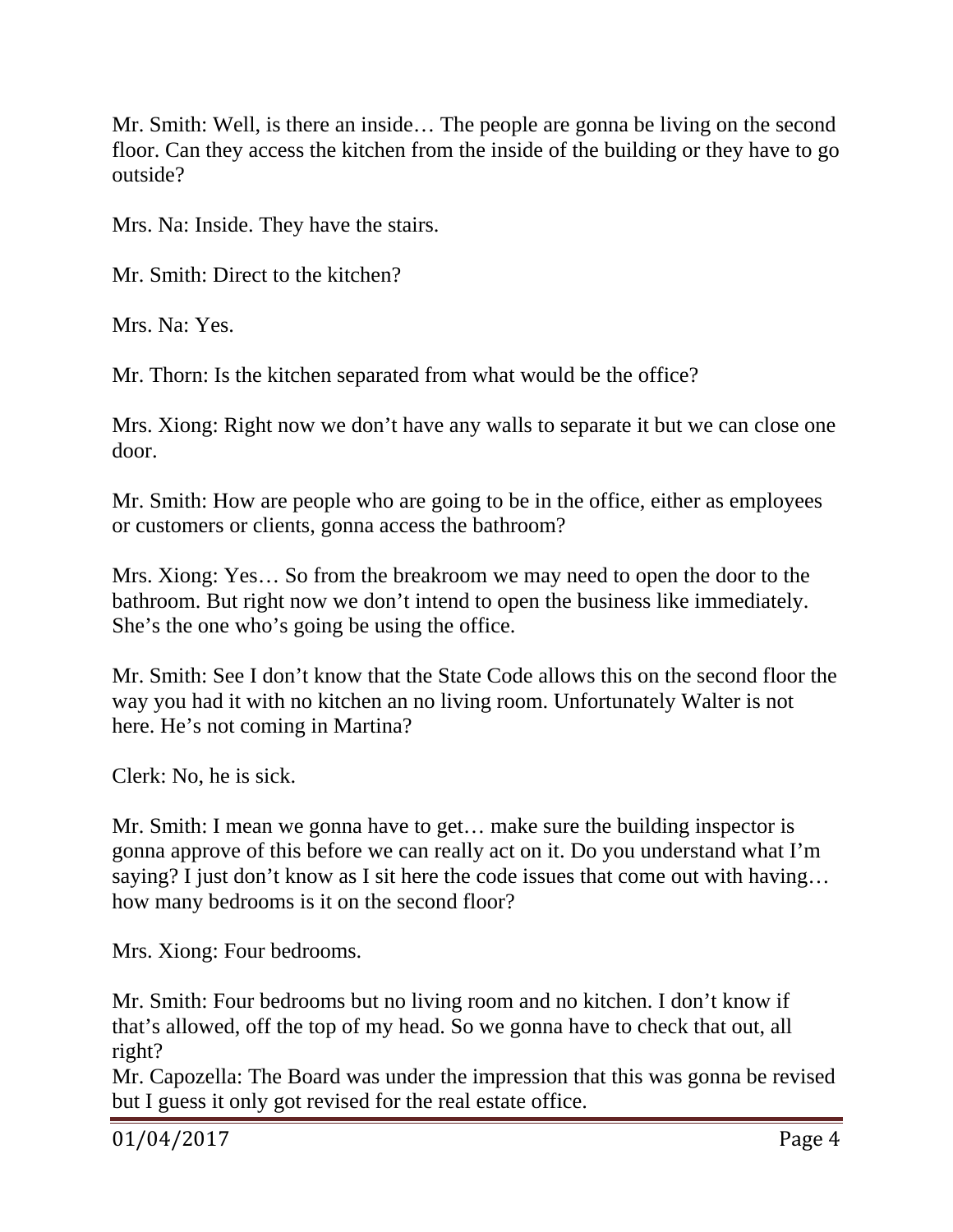Mr. Smith: Well, you made a substantial revision. It's no longer a show room facility, you took our suggestion and I think that was wise we just have to check out the ability to have an office on one floor with some parts of the apartment upstairs on the first floor and bedrooms upstairs without those kinds of facilities. I just don't know off the top of my head if that's allowable or not. We gonna have to check it out. We gonna have to hold the public hearing open and this is not in the downtown business district so it will not be effected by the moratorium.

Mr. Capozella: We had the public hearing that remains opened from last month so if there is anyone here from the public that wishes to speak on this application you can step forward at this time if you would like.

Mr. Thorn: I would just like to add that I really appreciate the change from the retail-showroom to the real estate office. I think this is really just a configuration issue how it will be set up I think. I mean I appreciate the change that you've made thus far.

Mrs. Xiong: Thank you.

Mr. Capozella: Does anyone else from the Board wish to make a comment?

Mr. Sisco: I'm just curious is this supposed to be a one family on the second floor?

Mrs. Xiong: Yes.

Mr. Sisco: I mean, four bedrooms how many people would it accommodate do you think? Without…you know…

Mr. Smith: Well, that's one of the issues that I'm raising – I don't know how many people could be accommodated without a kitchen and a living room facility. That's part of a code issue. The code is actually quite complicated with it. If you have certain amount of bedrooms and certain amount of people in the bedrooms there's got to be a concomitant space for kitchen and living room facilities. And I don't know if that's satisfied by having them on a different floor in an office setting. I don't know but that's part of the issue is how many people could be accommodated up there. But your intent is a single family?

Mrs. Na: Yes, we are thinking there's four bedrooms probably three bedrooms and one room will be a family use for a living room or a family room.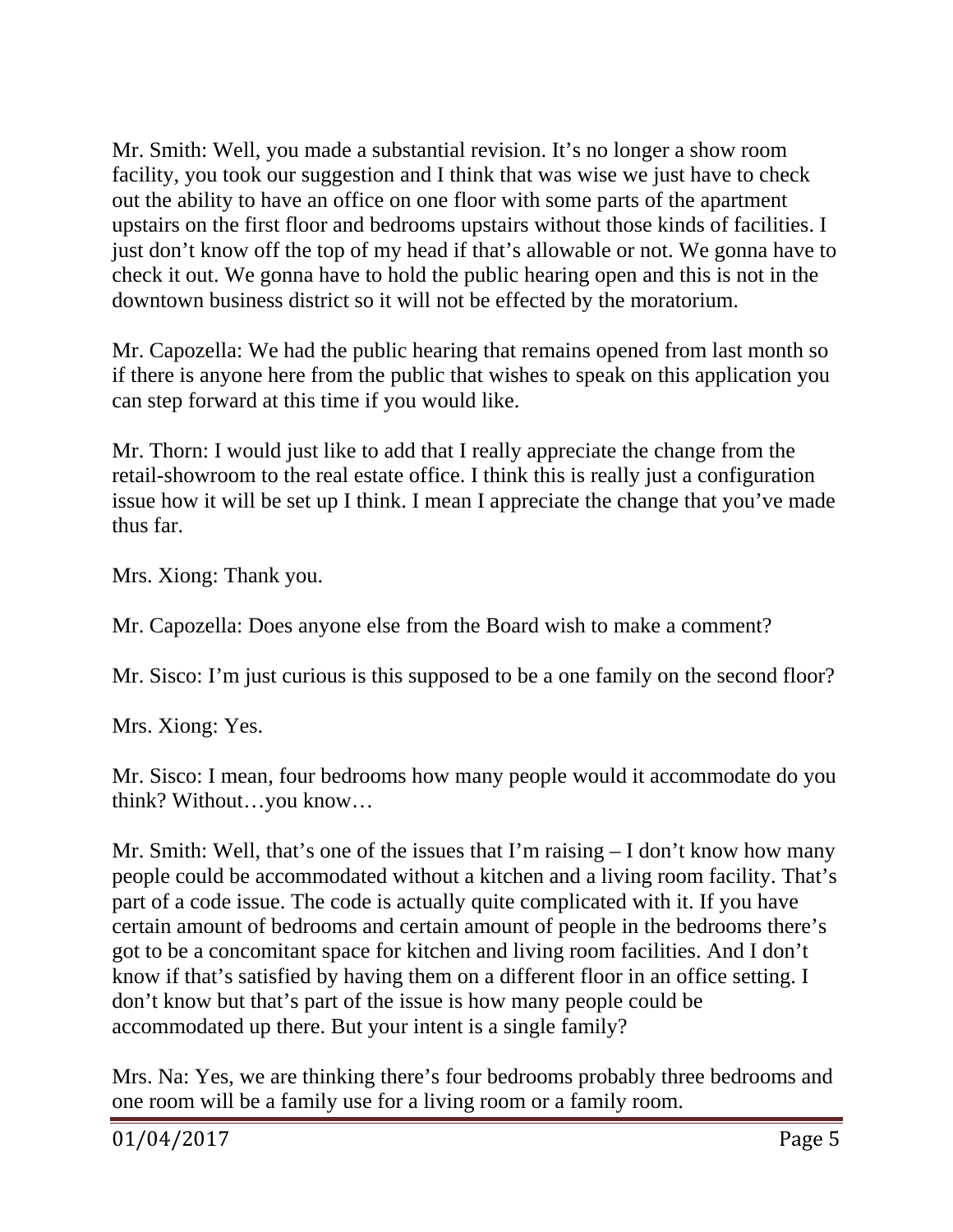Mr. Smith: Well I think it has to be a single family the way I'm reading it. This is a C-1A so it's got to be a single family.

Mrs. Na: And the kitchen because there are three stairs inside so two of the stairs, one from the kitchen directly goes upstairs so I'm thinking this is the office, don't need a kitchen. Just thinking the way, which way can go to that bathroom. The office need that half bath that's true. So we were just thinking people live upstairs will use the kitchen downstairs but they can totally separate from the front because they have their own stairs.

Mr. Smith: You might want to make an appointment to see Walt Welch when he gets back in and you can talk to him about what his ideas are.

Mr. Capozella: That would be great.

Mrs. Na: Yes, yes.

Mrs. Xiong: So we'll have to come back?

Mr. Smith: Yes.

Mr. Capozella: Unfortunately.

Mr. Smith: He's sick so...

Mr. Capozella: Are there any other comments from the Board?

Mrs. Hewson: Just one brief comment. If I were to potentially rent that apartment I would be concerned about security, if someone has full access to my apartment through walking through the office. So I mean that would be concern to me as a potential renter.

Mr. Capozella: Hopefully Mr. Welch can factor that in too. Anybody else from the Board wish to make a comment?

*No one came forward and Mr. Capozella kept the public hearing open.* 

Mr. Capozella: Unfortunately at this time we have to... I need a motion for adjournment for future consideration. You'll meet with Mr. Welch, work out the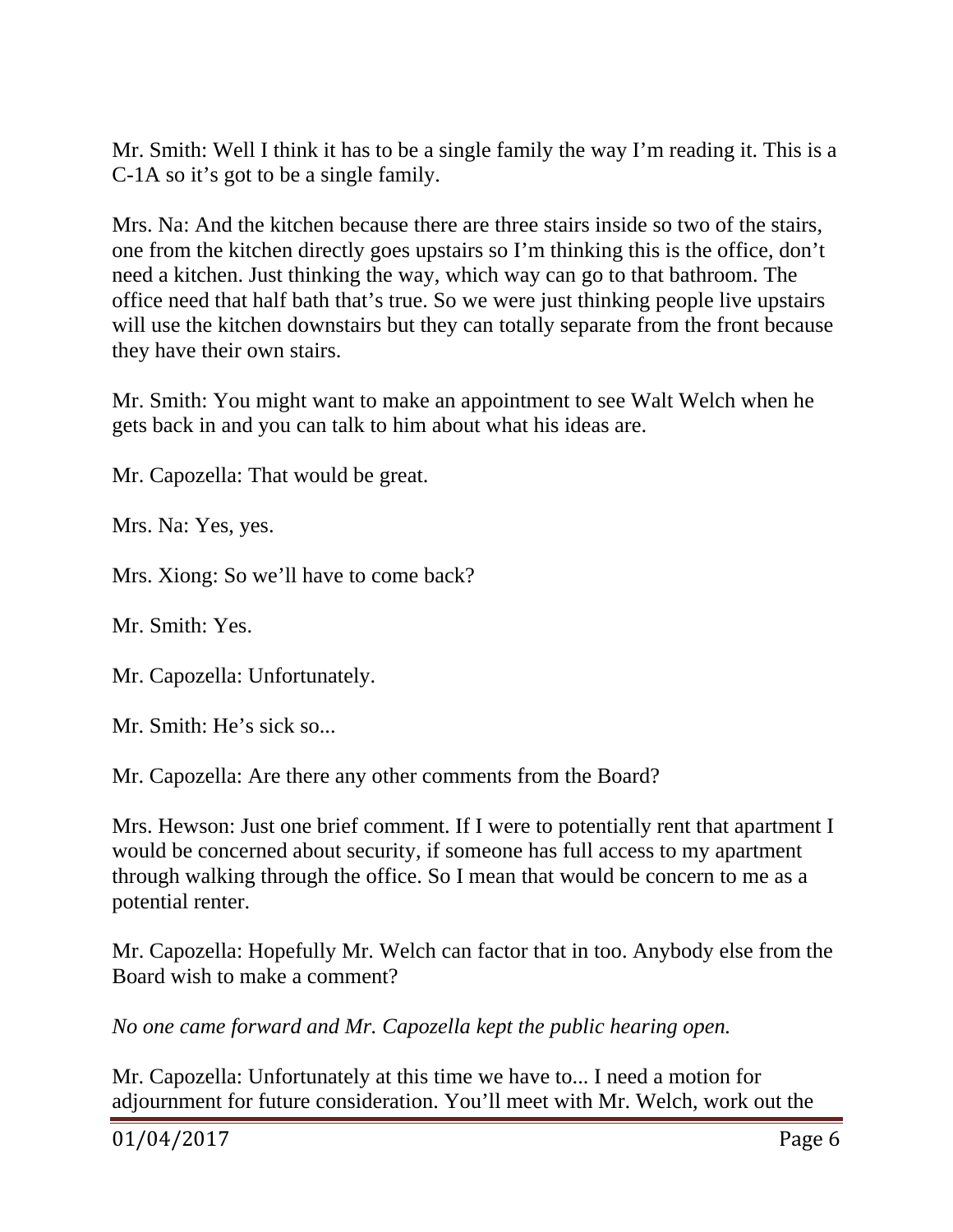logistics of the top floor of the apartment and will have to come back next month.

On motion of Mrs. Hewson and seconded by Mr. Higbie that the Middletown Planning Board hereby adjourns for future consideration the application of Erqian Na, Hongwei Wu, Jianhong Xiong for a special use permit and site plan approval in order to have a real estate office on the  $1<sup>st</sup>$  floor and one-family residential on the second floor located at 65-67 Wickham Avenue, Middletown, New York.

Roll Call Ayes: Dan Higbie, Paul Thorn, Steven Sisco, Anthony Capozella, Nicole Hewson.

**My Choice Pregnancy Care Center 18 Grove Street Crisis pregnancy center** 

*Handed in mailing.*

Mrs. Rodriguez: Hello, how are you?

Mr. Capozella: How are you? How are you doing?

Mrs. Rodriguez: I'm well, thanks.

Mr. Capozella: Please just a brief description.

Mrs. Rodriguez: I'm Kim Rodriguez; I'm the executive director of My Choice. We are a non-profit organization; we have a federal tax ID number. We are located in New Windsor, we also have a small office in Port Jervis at this time. We are looking to coming to the City of Middletown. We offer free, to anybody regardless of whether or not you have insurance, we offer free pregnancy testing, we offer ultrasound, we offer free STD testing and treatment and we help advocate for the girls to educate them and empower them. Do you need any more information than that?

Mr. Capozella: No, that's good, I'm trying to multitask.

Mrs. Rodriguez: Ok.

*Mr. Capozella opened public hearing. No one came forward and Mr. Capozella closed public hearing.* 

01/04/2017 Page 7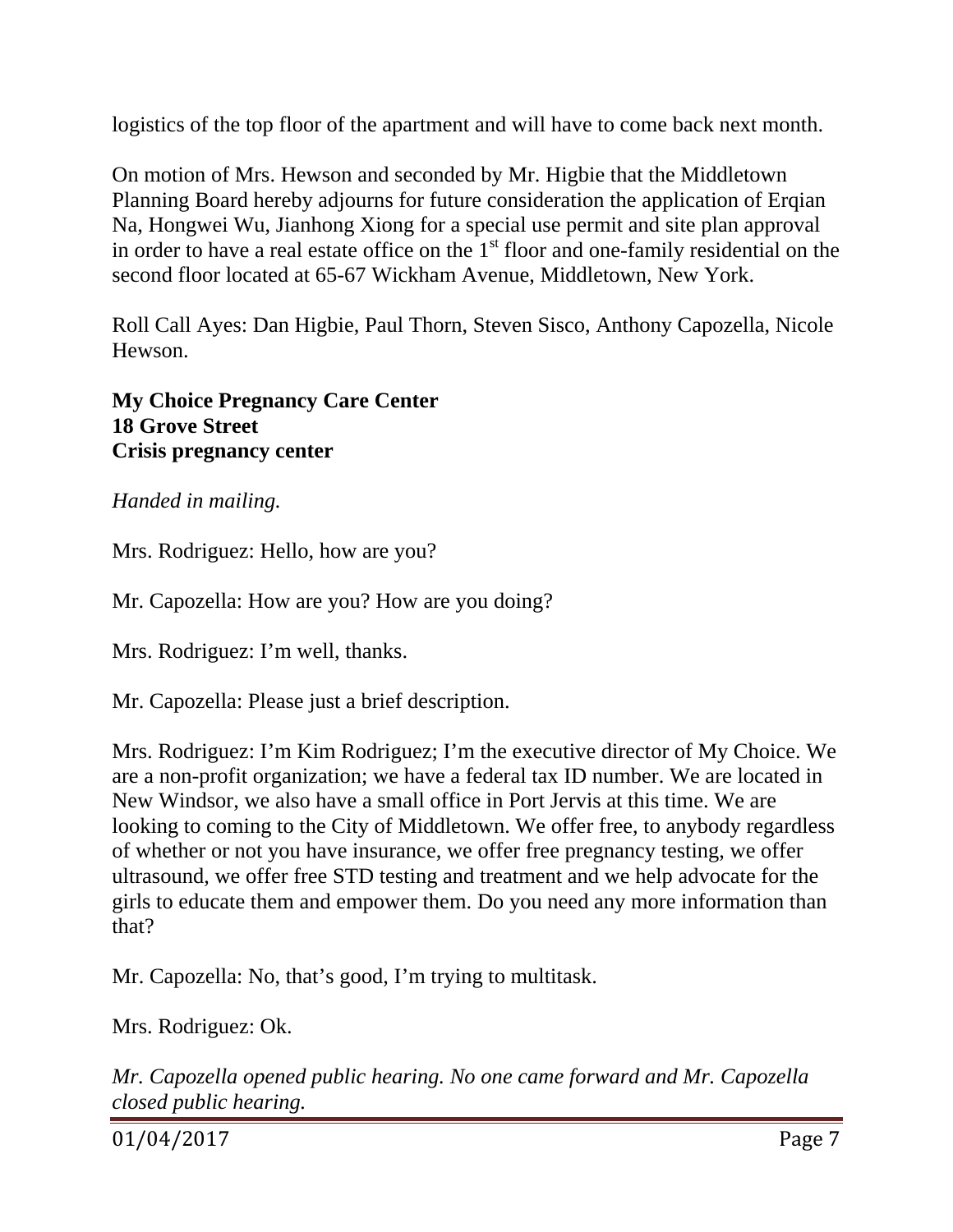Mr. Smith: So you are making an application as a medical/dental practitioner? Is that fair to say?

Mrs. Rodriguez: Yes, I guess so.

Mr. Capozella: And according to your application there are going to be no abortions or any medical procedures whatsoever.

Mrs. Rodriguez: The only medical procedure that we perform is ultrasound and we have registered nurses and we work under the licensed doctor Frank Imparrato, he is our medical director.

Mr. Smith: So do you need any kind of separate license form the State to open the facility?

Mrs. Rodriguez: No, no. We are fully insured, we have to carry medical malpractice and what not but no we don't need any additional insurance from the State. We operate right now at New Windsor we've been there for 10 years.

Mr. Smith: How many employees do you plan on having?

Mrs. Rodriguez: We will have… well, I'll be there, I'll be floating between the two offices, we will have a registered nurse. We are only planning on opening two days a week at this point and then we'll have a nurse and an advocate so there'll be two employees on site and possibly myself.

Mr. Smith: Unfortunately we don't have Walter here. What's the parking situation?

Mrs. Rodriguez: Oh there's a huge parking lot in the back.

Mr. Capozella: Could you tell me what permit to operate a… I couldn't tell by your application it says NFP. What is that?

Mrs. Rodriguez: I'm sorry?

Mr. Capozella: According to your application it says permit to operate NFP.

Mrs. Rodriguez: Oh yes, Non for profit.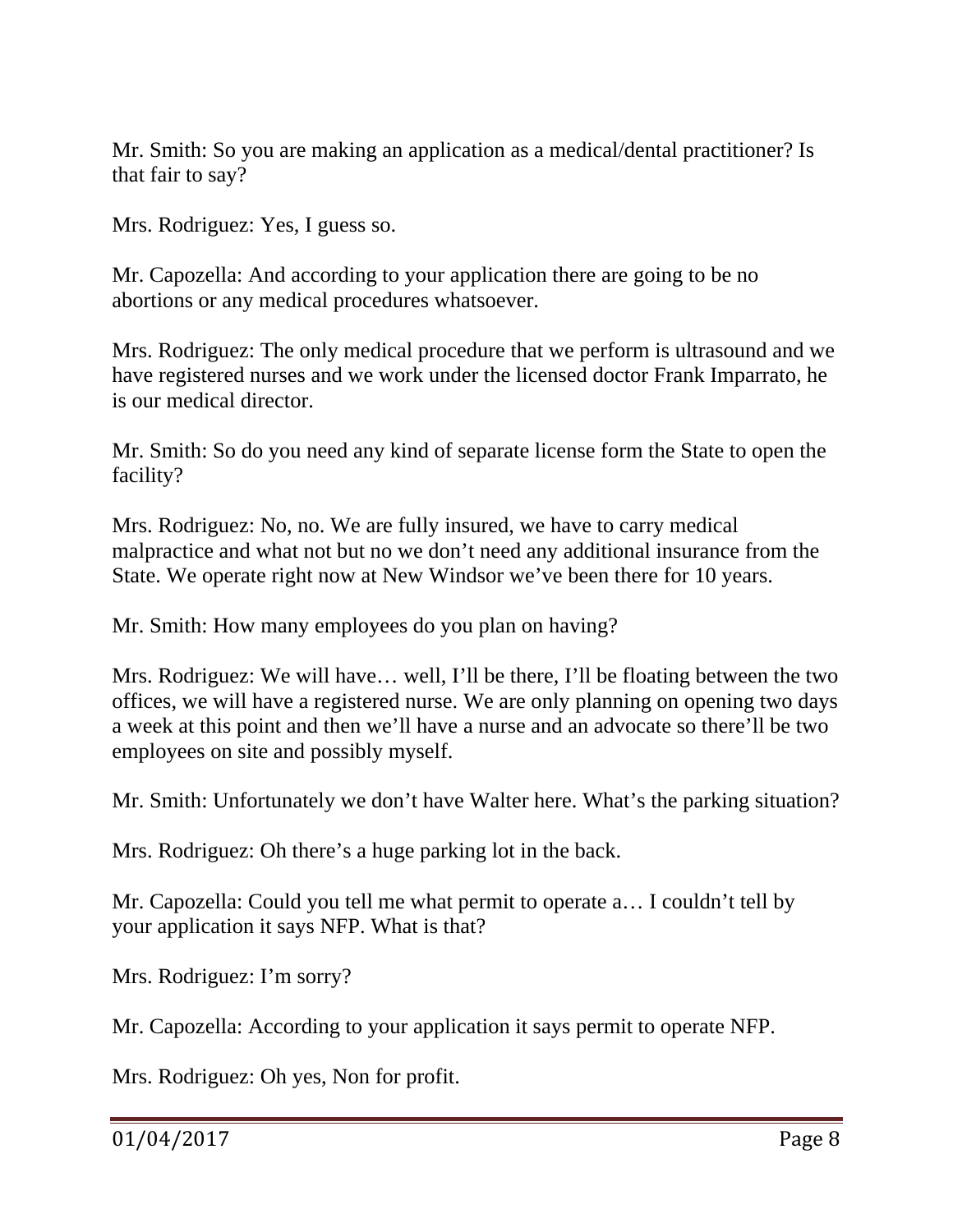Mr. Capozella: Oh, ok sorry.

Mrs. Rodriguez: Did I write that? I don't know. Sorry.

Mr. Capozella: Parking is ample.

Mrs. Rodriguez: Oh yes the parking is beautiful.

Mr. Higbie: When you are up and going like not now, when you have only two days a week but when you are going would it be just Monday to Friday anyway or…?

Mrs. Rodriguez: Yes, it would just be Monday through Friday, we may open on a Saturday morning or one late evening to accommodate the women and because of what we do privacy and confidentiality is very important so we try to be very respectful when we schedule clients coming in. We are anticipating some people walking in but parking shouldn't ever be an issue because you don't have 40 people show up you know it's by appointment only.

Mr. Smith: You only have one floor I see here.

Mrs. Rodriguez: Yes. It's on the first floor of the house.

Mr. Higbie: The parking isn't so much it's just whether or not we have to waive it because there is municipal parking right at the end of the block.

Mrs. Rodriguez: Oh, oh.

Mr. Capozella: Is there any other business at this property beside yours?

Mrs. Rodriguez: There's a renter.

Mr. Higbie: A tenant?

Mrs. Rodriguez: Just a tenant upstairs.

Mr. Capozella: A tenant? Residential living there? Ok.

Mr. Smith: Is there a current rental permit?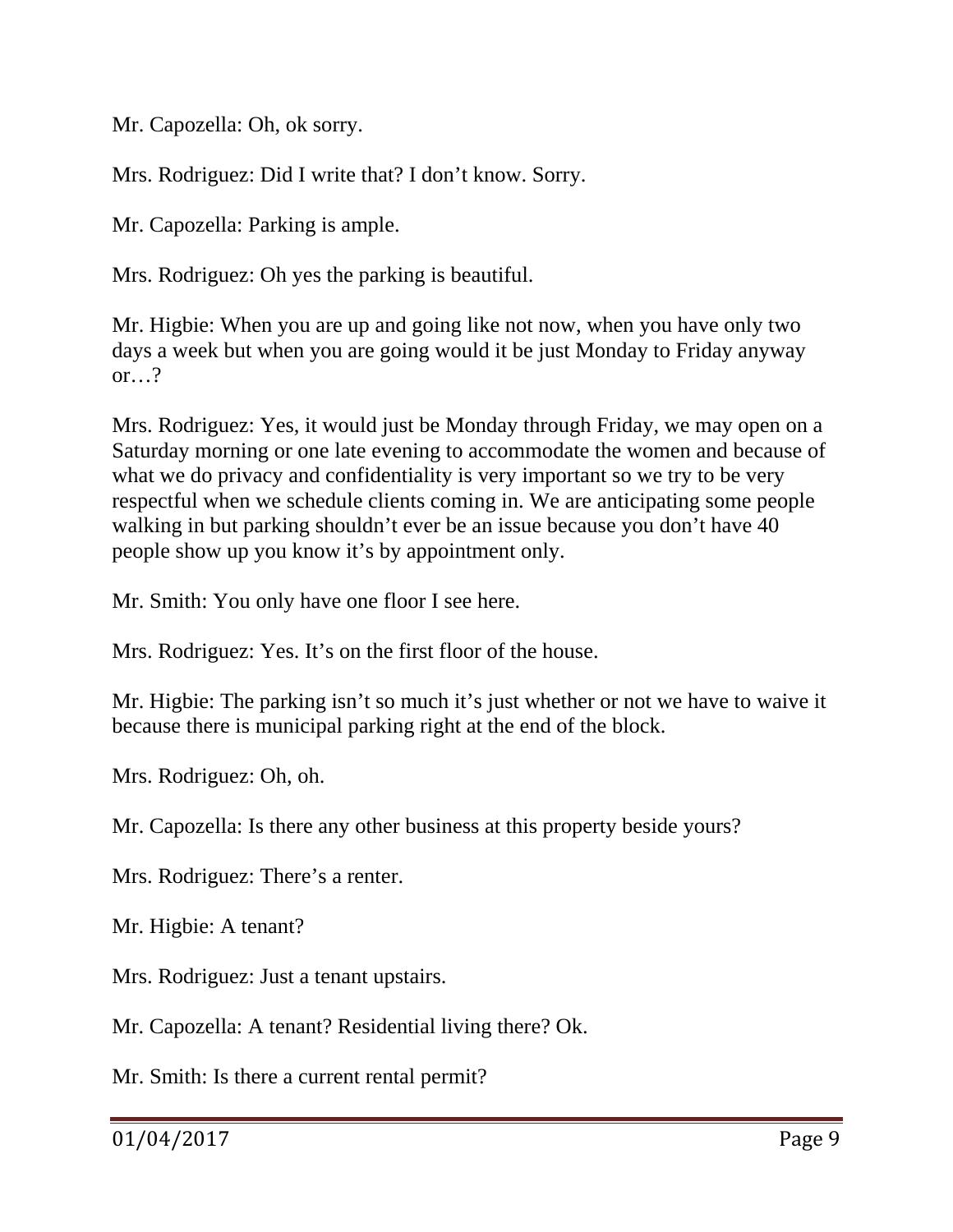Mrs. Rodriguez: Rental permit for her or for me?

Mr. Smith: No, for the tenant.

Mrs. Rodriguez: Yes, they've been there before.

Mr. Smith: Are you gonna have a lease?

Mrs. Rodriguez: Oh yes I have one, they are just waiting to know if we get approved by you guys.

Mr. Capozella: All right, I'll open up questions to the Board.

Mr. Sisco: Are you gonna substation per say out of New Windsor?

Mrs. Rodriguez: New Windsor is where our main office is. We see clients there on Tuesdays and Thursdays. We'll be in Port Jervis through the end of January and then we'll be shutting it, it's a very small office. And then we'll be in Middletown hopefully on Mondays and Wednesdays for the time being.

Mr. Sisco: Ok, but the headquarters will be in New Windsor?

Mrs. Rodriguez: Yes, that's considered… that's where all our... that's where my office is, yes. All our files are there.

Mr. Sisco: Ok, thank you.

Mr. Capozella: I do have a question about your hours of operation.

Mrs. Rodriguez: We usually see the girls anytime between 9 and4. So the last appointment will be about 4 o'clock.

Mr. Higbie: And then you'll have one night that you may want to be till 8 o'clock.

Mrs. Rodriguez: Yes.

Mr. Capozella: The reason why I ask is that we have to set this resolution up with the time period and if we strictly restrict it to Monday and Wednesdays you'll have to come back before the Board to add more hours so what we might do, with the Board's permission is Monday through Saturday, 8AM to 5PM.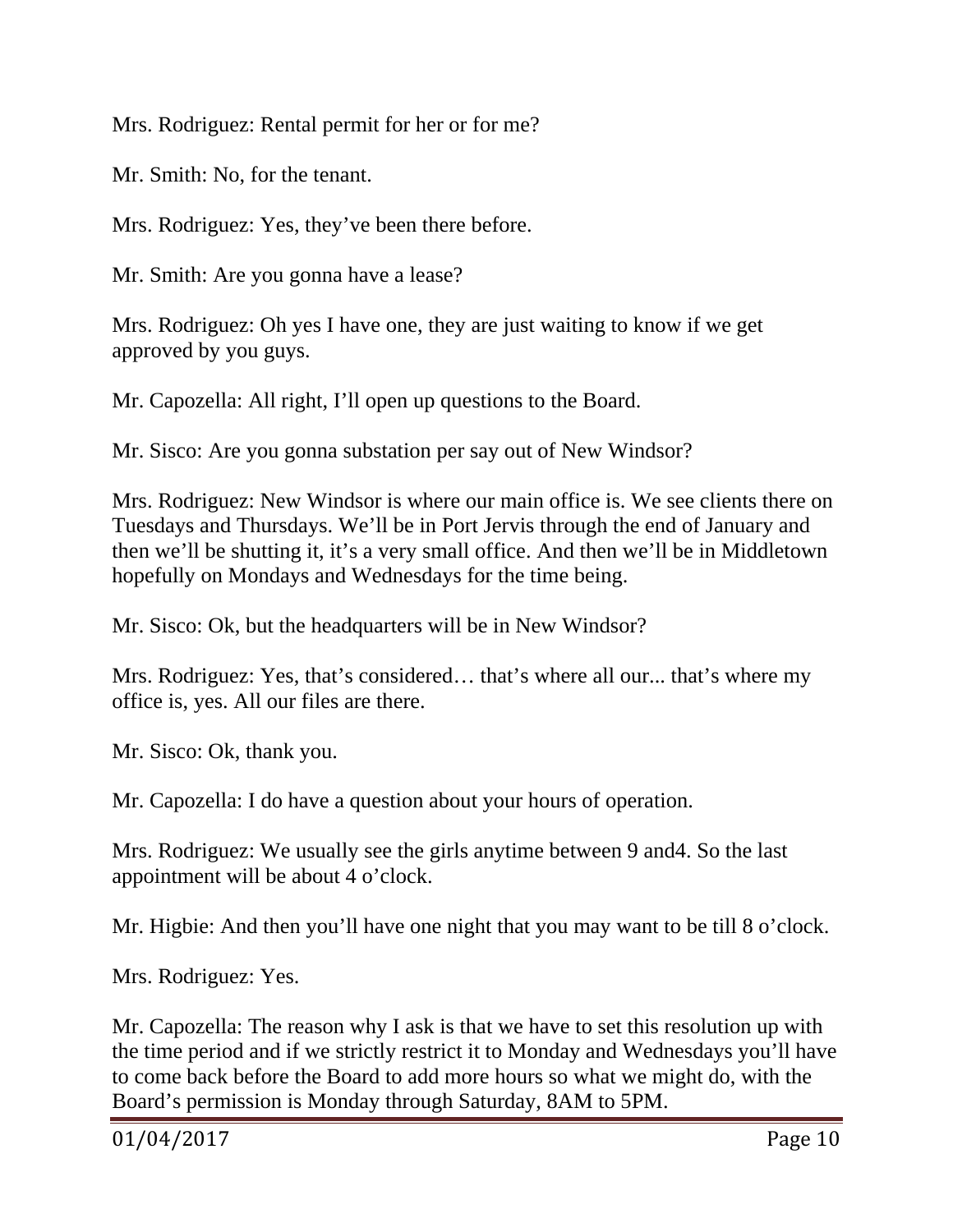Mrs. Rodriguez: Ok, perfect.

Mr. Capozella: And then as far as late evening is concerned I'm not sure…do you have a specific thought in mind as far as...?

Mrs. Rodriguez: Thursday.

Mr. Capozella: Thursday till when?

Mrs. Rodriguez: 8 o'clock.

Mr. Capozella: Ok we'll add that in there so that you don't have to come back.

Mrs. Rodriguez: Thank you, I appreciate that.

Mr. Capozella: Thursday, 8PM is late enough?

Mrs. Rodriguez: Yes, that's perfectly fine.

*Mr. Capozella opened public hearing. No one came forward and Mr. Capozella closed public hearing.* 

On motion of Mr. Higbie and seconded by Mr. Sisco to approve the application of My Choice Pregnancy Care Center for crisis pregnancy center located on the first floor of the property at 18 Grove Street. Hours of operation will be Monday through Saturday from 8AM-5PM and late evening on Thursday to 8PM.

Roll Call Ayes: Dan Higbie, Paul Thorn, Steven Sisco, Anthony Capozella, Nicole Hewson.

Mrs. Rodriguez: Thank you very much, I appreciate it.

Mr. Capozella: Just get in touch with Mr. Welch; he's not here today, he's our building inspector for any permits that will be necessary with the approval of the Department of Public Works and or Middletown Fire Department.

Mrs. Rodriguez: Ok. Thank you very much, I appreciate your time. **Francisco Felix 50 ½-64 Genung Street** 

01/04/2017 Page 11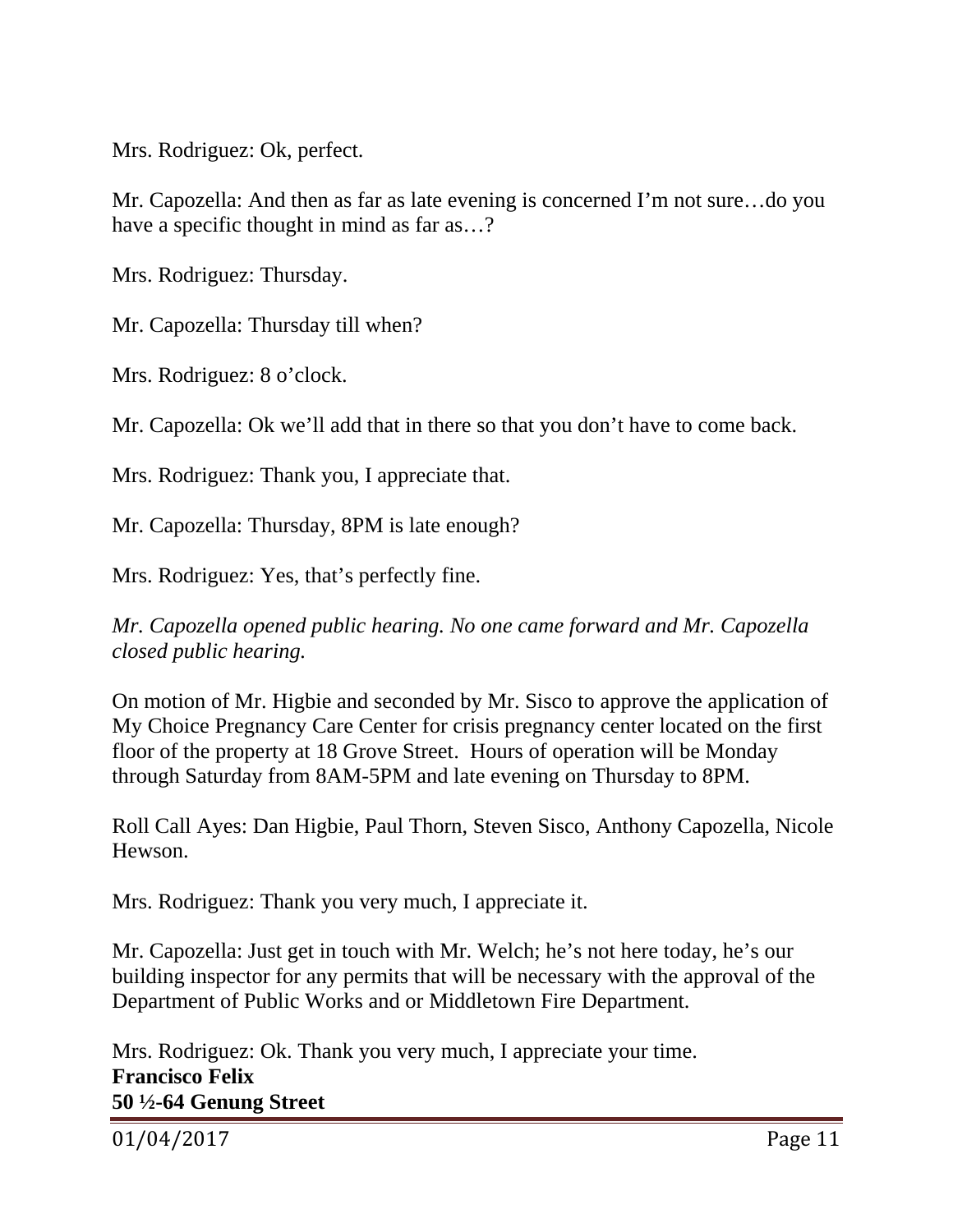# **Used car dealership**

### *Handed in mailing.*

Mr. Capozella: How are you doing, sir?

Mr. Felix: Hi everybody.

Mr. Capozella: State your name for the record please.

Mr. Felix: My name is Francisco Felix.

Mr. Capozella: And give us a brief description of what you are doing Mr. Felix.

Mr. Felix: I'm trying to get auto sales used car dealer at 64 Genung Street. It's a great location space there. I'm trying to get a lot and office, no garage, trying to bring more business to town.

Mr. Smith: And you are already there, correct? You've been there for a while?

Mr. Felix: Yes.

Mr. Smith: Just so that the Planning Board understands, the City did basically a review of number of used car lots and automobile dealerships around the City to check and see if they were in compliance with Planning Board permits and whether they were grandfathered or not because we had a lot of dealerships growing in terms of the amount of cars that were out there. If fact yours had a lot of cars and we didn't find the permit for Mr. Felix so we suggested that he, number one make an application but also, number two decide on the number of cars because he can't park… he was parking in the back and that just can't happen and I believe he's done that; it's up to the Planning Board but that's how this came here. It's not a new business it's been there for quite a while.

Mr. Felix: 2008.

Mr. Smith: And just for the record you are limiting yourself to how many cars here?

Mr. Felix: About 30 cars.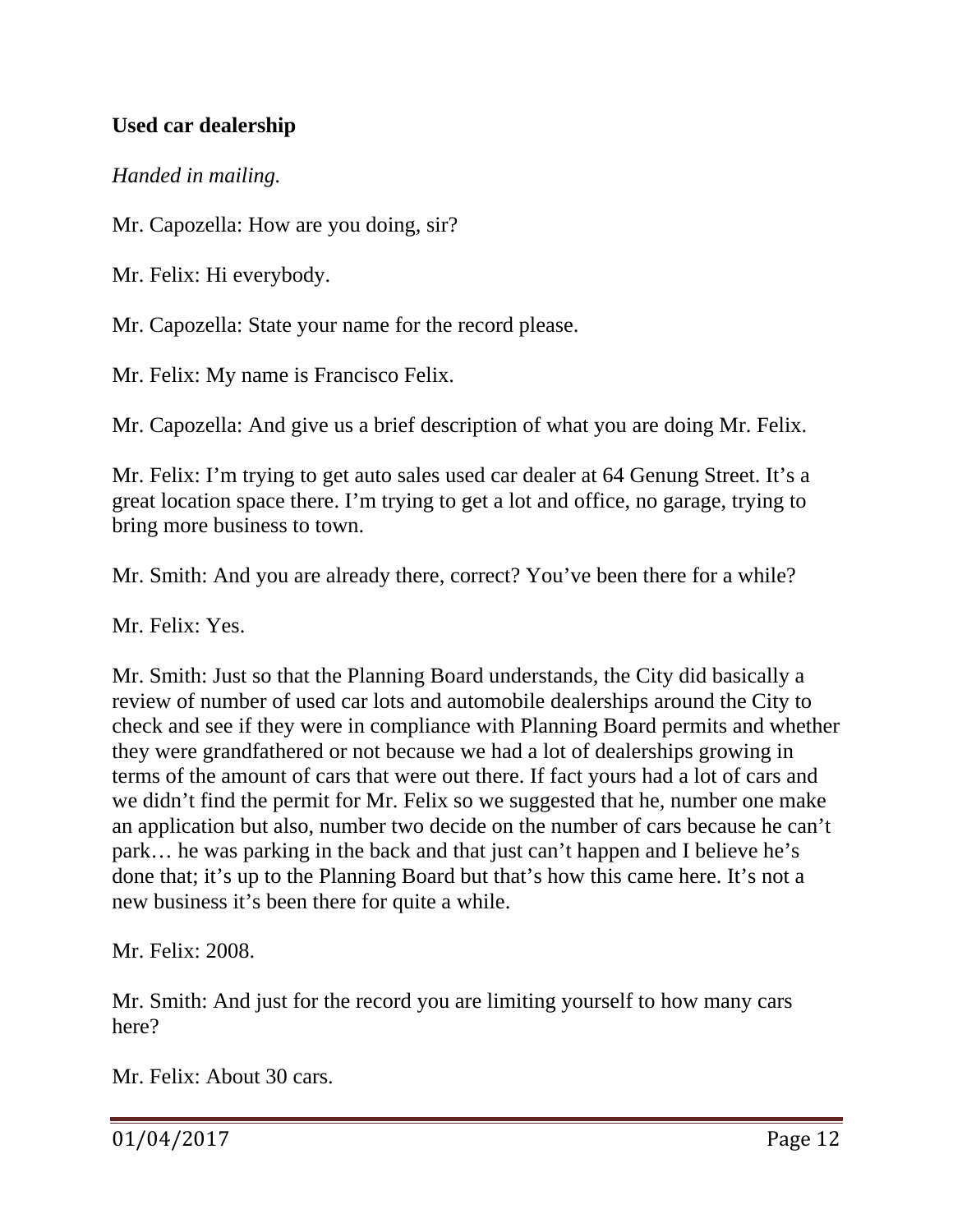Mr. Capozella: He's got 29 here, this may be the 30 right here, I'm not sure and then he has three parking spots for customers and one ADA for customers.

Mr. Smith: The three spots in front of the office are they customers?

Mr. Felix: That's for handicap space…

Mr. Smith: Handicap and customers. You are not gonna show cars there.

Mr. Felix: No.

Mr. Smith: Ok. So you basically have… our count is 29-30. So if the Planning Board approves they can make max 30 cars for show and you understand that if this is approved you got to put the cars in these spots; they can't be in other spots.

Mr. Felix: Correct.

Mr. Smith: That's part of the problem we had all around town. The Planning Board sets spots and you drive around and there's cars all over the place.

Mr. Felix: I understand, that's why we do the same way we...

Mr. Smith: Ok.

*Mr. Capozella opened public hearing. No one came forward and Mr. Capozella closed public hearing.* 

Mr. Thorn: I'm not familiar with the history of this property. Did we have any of the issues with the state of the cars, being you know drivable? We kind of added that in recent used car lots things like that they can't be junk cars or anything, it has to be sellable state or whatever…

Mr. Smith: Not here. We've had that problem; that was part of the review we were doing all around the City. We haven't had that… Mr. Felix to my knowledge has not been charged ever; I never met him before the other day when this issue came up that nobody could find a permit. But you understand that these are sellable cars, no junk cars.

Mr. Felix: No junk cars.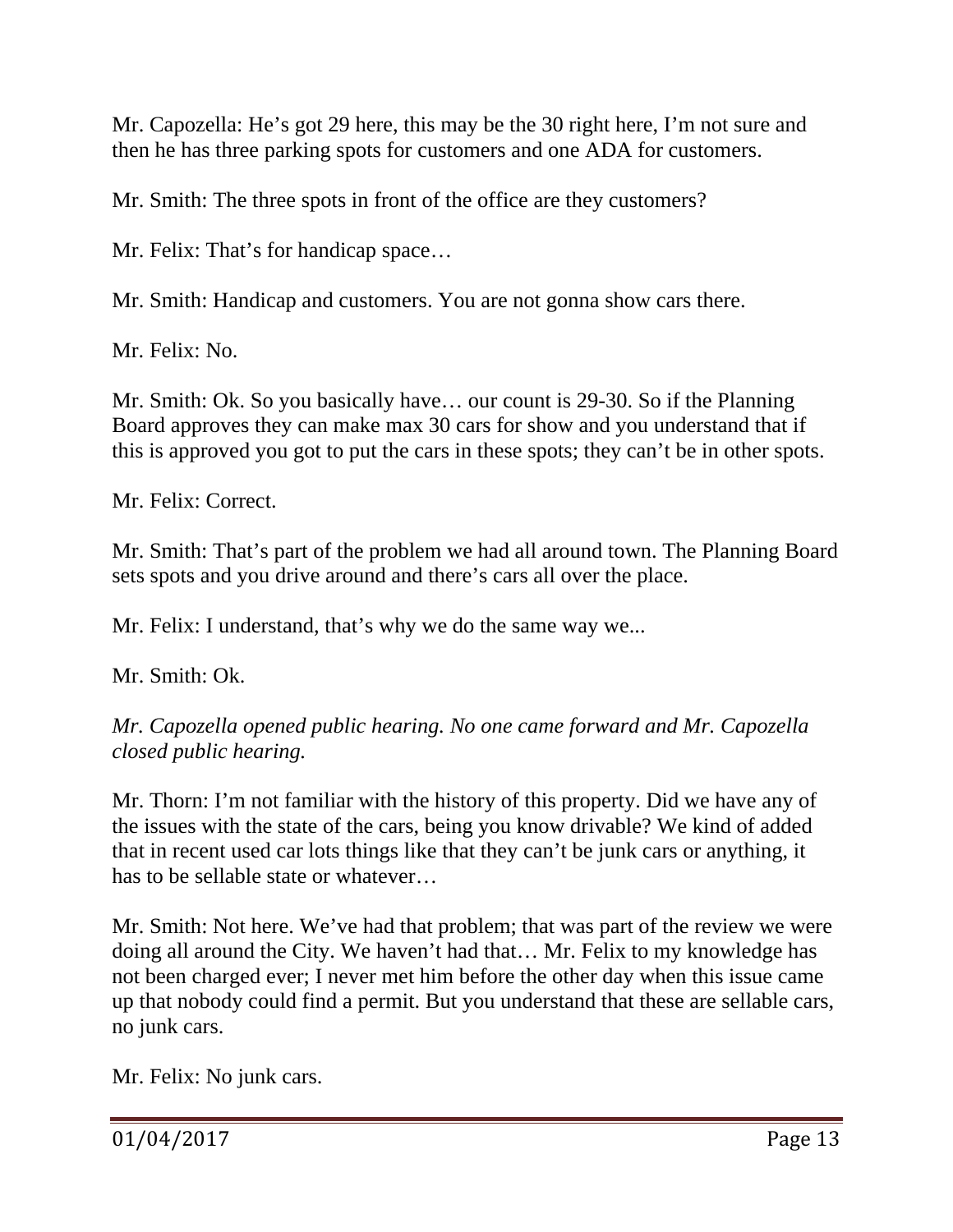Mrs. Hewson: Do you fix the cars on the premises?

Mr. Felix: Say again please.

Mrs. Hewson: Do you repair the cars on the premises?

Mr. Felix: I don't repair cars there, I don't have a shop there, just a lot and an office.

Mrs. Hewson: And do you sell car parts on the internet or cars on the internet?

Mr. Felix: No.

Mrs. Hewson: Ok. Just another comment  $-$  I've driven by several times and it always looked very neat and tidy to me.

Mr. Felix: Thank you.

Mr. Capozella: He's just here to further comply.

Mr. Smith: Right.

*Mr. Capozella closed public hearing.* 

Mr. Capozella: I'm probably going to need your hours of operation and your days of operation.

Mr. Felix: We do Monday to Saturday between 8 to 5 o'clock, summer time a little bit more but right now we do 8 to 5PM.

Mr. Smith: So what's the outside that you need? 7 o'clock in the summer time?

Mr. Felix: Six. Just one more hour.

Mr. Smith: Ok.

Mr. Capozella: We could make it 8am to 6pm year around and you can adjust your hours accordingly.

On motion of Mrs. Hewson and seconded by Mr. Sisco to approve the application of Franciso Felix for a used car dealership located at 50-64 ½ Genung Street. The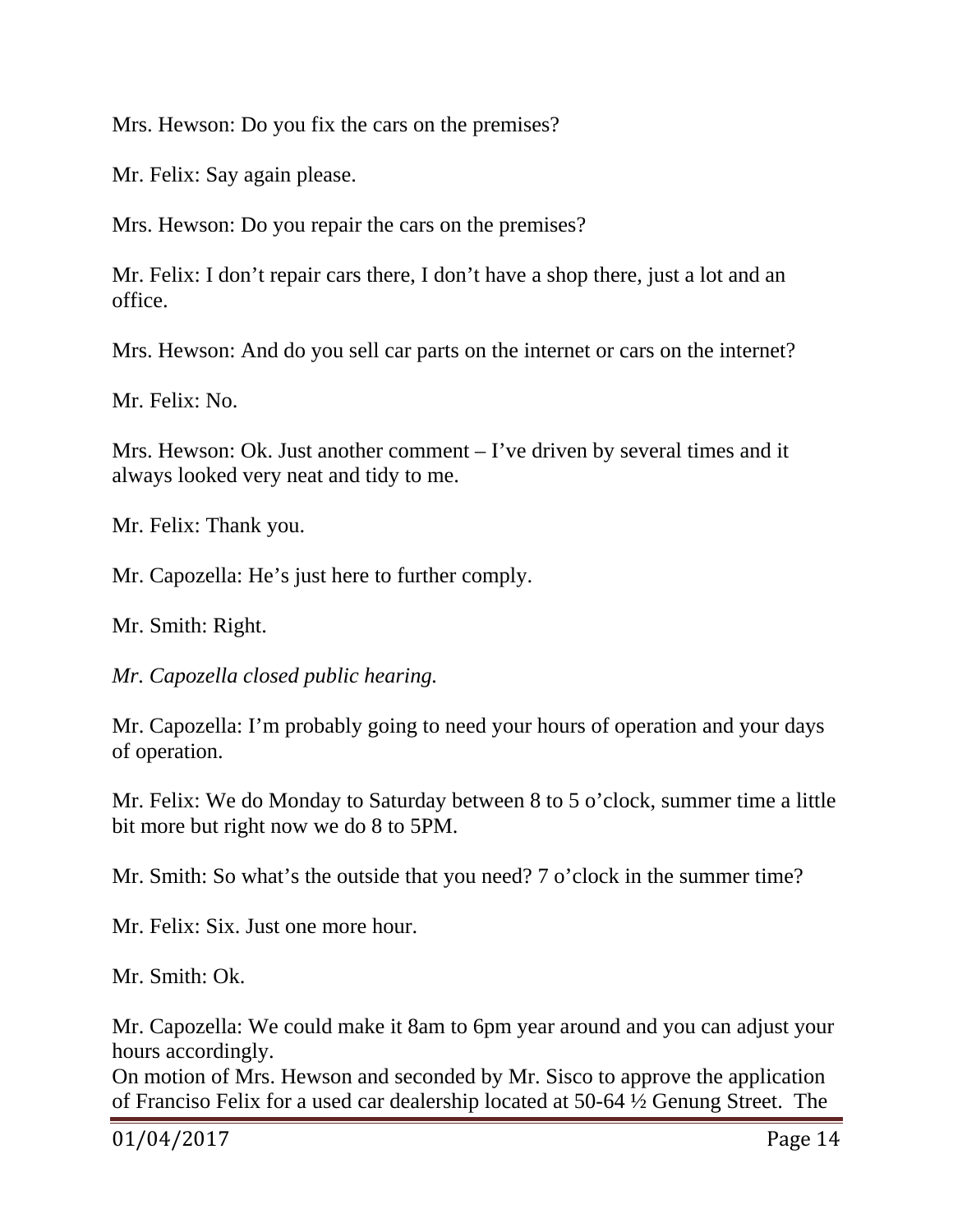applicant has agreed to as per his application plan have a maximum of 30 cars and as per the configuration submitted in his application he'll have 30 sellable cars, passable with the New York State inspection, no repairs on premises and he will have at least 4 spots for customer parking – three for customers and one ADA parking. Hours of operation will be Monday through Saturday from 8AM-6PM.

Mr. Smith: This is subject to DPW field approval, however you may not need it because my understanding is there are no DPW issues with your business, you have a State license so... but in case, we have to put it in there.

Mr. Capozella: We should probably include that there is an office on site as per his plan so that's included in the site plan.

Roll Call Ayes: Dan Higbie, Paul Thorn, Steven Sisco, Anthony Capozella, Nicole Hewson.

Mr. Capozella: Just check in with our building inspector Walt Welch for any permits, anything that may be needed. We doubt it but please just check in with him.

Mrs. Rodriguez: Thank you.

Mr. Capozella: Thank you very much.

### **AA Deli Grocery and Fresh Juices House Corp. 154 Wickham Avenue Deli and grocery**

Mr. Capozella: Yes sir, could you present your mailings to the secretary?

Mr. Alshojaa: Oh, the mailings? I leave it in the car.

Mr. Capozella: You need to go get those sir.

Mr. Alshojaa: I'm sorry.

Mr. Capozella: It's ok, we'll wait.

Mr. Alshojaa: Ok.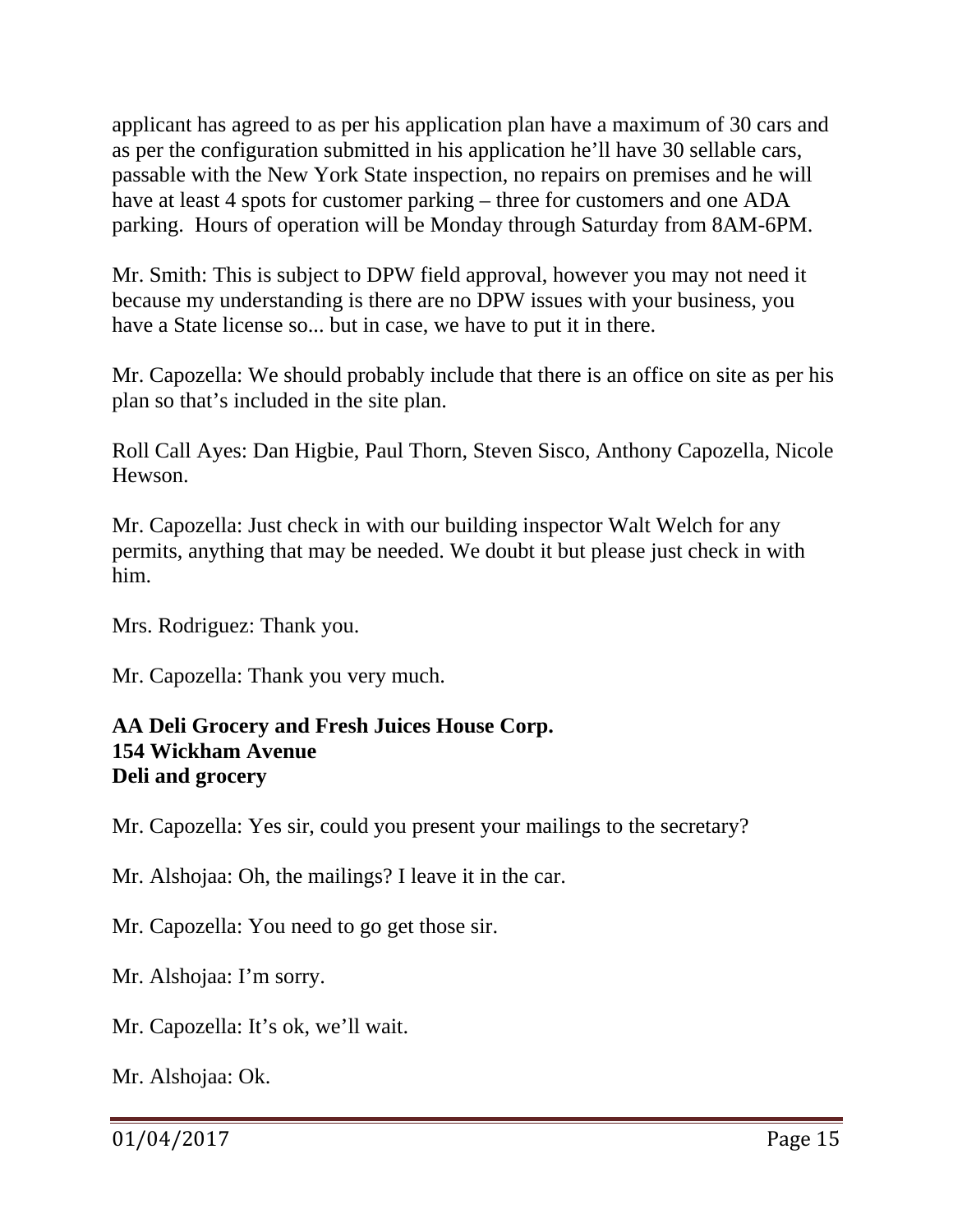Mr. Capozella: Go ahead.

*Mr. Alshojaa left the chambers and returned.* 

Mr. Capozella: What has happened?

Mr. Alshojaa: I'm sorry because you know this time that's first time I'm coming and I don't understand that much English and I can't find receipt and I sent everything she give it to me all the names; this time I can't find the receipt.

Mr. Smith: You can't find it? You think you have it but you can't find it?

Mr. Alshojaa: I can't find it. Because I live in Yonkers and come back and I go… you know I'm not sure and I need it like that.

Mr. Smith: Did you go to the post office yourself?

Mr. Alshojaa: Yes, I paid \$25.00 and I make all the stamps for all these names and envelopes and I sent it.

Mr. Capozella: The post office may be able to give you another receipt, I don't know. Do you have a cancelled check or…

Mr. Alshojaa: I'm sure 100% that I do it.

Mr. Smith: But we can't act without proof of mailing. We need something. I mean why don't you take a look in your papers, that's number one maybe you got it somewhere. I don't mean right now I mean we gonna have to adjourn this for a month. Take a look in your papers, go home, take a look all over your house, get a cancelled check form the bank that you made payable to the post office, bring that to Martina, make a copy of it bring that to Martina and if I were you if you can't find that receipt, take the cancelled check, another copy of it down to the post office and see if they'll give you a new receipt. I don't know if they will or they won't.

Mr. Alshojaa: I pay in cash.

Mr. Higbie: Usually it's not just the cash register receipt, it's usually a list of all the names and it's certified. Martina can show you what it looks like but it's a certified mailing, like they put their seal on it that you had a letter for all those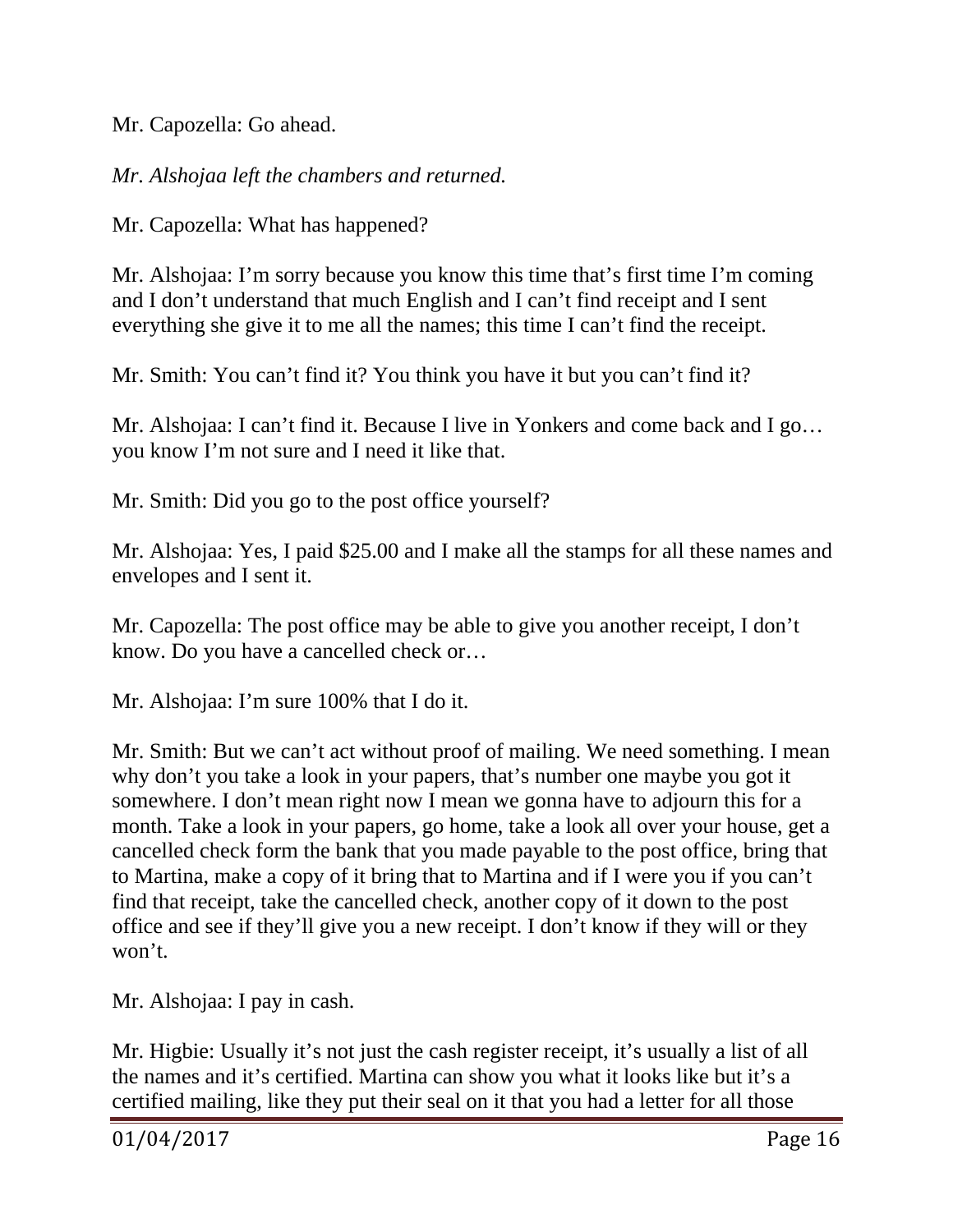people.

Mr. Alshojaa: Yes, I got (illegible).

Mr. Higbie: It's not just the cash register receipt.

Mr. Alshojaa: I ask him he say you don't need it. Yes he take the envelope, I told him…

Mr. Higbie: Martina, do you have one there that you can show him what it looks like?

Mr. Smith: I mean maybe the post office will have their own copy of the receipt, I don't know if they keep that kind of thing. We gonna have to adjourn this for a month but take a look in your papers…

Mr. Higbie: Ok, look what she has is that what you have?

Mr. Alshojaa: Yes, all of this. I told him I need the stamp she said you don't need it.

Mr. Smith: We got to have neighbors notified. Apparently one neighbor was notified, we got a letter but you know…

Mr. Higbie: Sounds like you may have to redo the mailing since we need the proof of it.

Mr. Smith: Why don't you… Do this. Take a look at home, see if you have any papers, call Martina and she and I will talk about it, we may have to send you back to the post office, maybe they will give you the same receipt back again, I don't know, that' would be the easiest thing. And if not, if we can't do anything then we'll have to do it all over again. I mean it's a strict rule, we have to have the neighbors notified.

Mr. Alshojaa: Ok.

Mr. Sisco: Mr. Chairman, just a question, for benefit of the doubt, if one person got it…

Mr. Smith: Yes, I understand, that's what I said, one person obviously… well, one person may have seen it in the newspaper, may have heard about it from word of

01/04/2017 Page 17